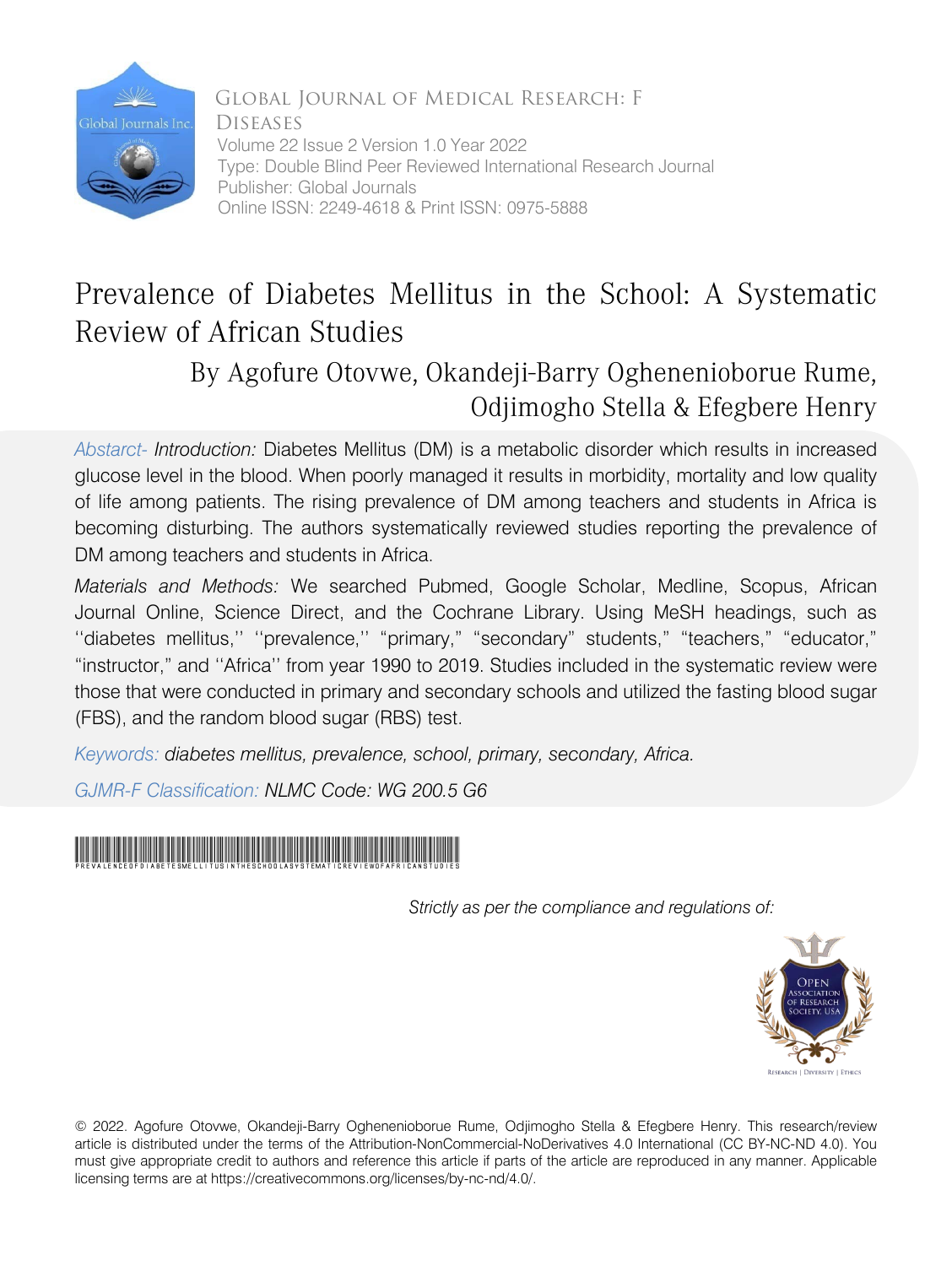# Prevalence of Diabetes Mellitus in the School: A Systematic Review of African Studies

Agofure Otovwe <sup>α</sup>, Okandeji-Barry Oghenenioborue Rume <sup>σ</sup>, Odjimogho Stella <sup>ρ</sup> & Efegbere Henry <sup>ω</sup>

Abstract- Introduction: Diabetes Mellitus (DM) is a metabolic disorder which results in increased glucose level in the blood. When poorly managed it results in morbidity, mortality and low quality of life among patients. The rising prevalence of DM among teachers and students in Africa is becoming disturbing. The authors systematically reviewed studies reporting the prevalence of DM among teachers and students in Africa.

Materials and Methods: We searched Pubmed, Google Scholar, Medline, Scopus, African Journal Online, Science Direct, and the Cochrane Library. Using MeSH headings, such as ''diabetes mellitus,'' ''prevalence,'' "primary," "secondary" students," "teachers," "educator," "instructor," and ''Africa'' from year 1990 to 2019. Studies included in the systematic review were those that were conducted in primary and secondary schools and utilized the fasting blood sugar (FBS), and the random blood sugar (RBS) test.

Results: Out of the 12 eligible studies, 6 were conducted among teachers while 6 were conducted among students. The mean age of the students was  $14.82 \pm 1.84$  years while the mean age of the teachers was 43.5±2.59 years. Most of the studies adopted the WHO/IDF diagnostic criteria and the ADA diagnostic criteria. The highest prevalence of DM among teachers was 13.5% while the highest prevalence of DM and prediabetes among students was 1.8% and 28.70% respectively.

Conclusion: The review has provided an overview of the prevalence of DM in the school environment in African countries. Consequently, it is hoped it would stimulate 1) more research activities of DM in the school environment 2) implementation of school based policies to mitigate the short and long term impact of DM 3) organization of school based diabetes prevention and management programmes within the school environment.

*Keywords: diabetes mellitus, prevalence, school, primary, secondary, Africa.* 

#### I. Introduction

he increasing prevalence of diabetes mellitus (DM) has assumed a pandemic proportion worldwide. Middle and lower income countries in sub-Saharan The increasing prevalence of diabetes mellitus (DM) has assumed a pandemic proportion worldwide.<br>
Middle and lower income countries in sub-Saharan<br>
Africa are also experiencing a geometric increase of the disease. According to the International Diabetes Federation an estimated 15.5 million adults aged 20-79 years have diabetes in Africa. The number is expected to increase to 162.5% in year 2045. The estimated number of adolescents and children with type-1 DM in year 2017 was 50,200 in Africa showing the possible escalation of the disease in all age groups [1]. Some of the countries with the highest number of diabetes include Ethiopia with 2.6 million, South Africa with 1.8 million, Democratic Republic of Congo with 1.7 million and Nigeria with 1.7 million people [1]. Furthermore, DM results in micro vascular and macro vascular complications which confers enormous financial burden to families, health system and governments in the continent. This observed burden is related to health system costs incurred by the family and the society in managing the disease, indirect costs resulting from productivity losses due to patient disability and premature mortality, time spent by family members accompanying patients when seeking care, and intangible costs (psychological pain to the family and loved ones) [2].

Various population based studies have reported the prevalence of diabetes in Africa [3,4,5,6,7, 8,9]. A component of the entire population in Africa where diabetes seems to be on the increase is the school environment. The prevalence of DM on the school would be devastating both to teachers and students. For teachers living with DM would be very challenging in performing their daily duties especially as it relates to caring for children under their care. This is because students spend between 6-8 hours every day in school, thus conferring a lot of responsibility on the teachers. For students living with DM would struggle to adapt to the required personal and environmental changes required to manage the condition. This is because at this age they are carefree and are usually involve in a lot of activities such as physical activities, dietary habits such as eating sweets, taking soft drinks and snacks which could be inimical to their health as they could be committed to lifelong monitoring and regulating blood sugar levels through insulin therapy and other relevant

*Author α: Department of Public Health, Achievers University Owo, Ondo State. e-mail: agofureotovwe@yahoo.com*

*Author σ: Department of Health and Social Care, Waltham International College, Barking, United Kingdom.* 

*Author ρ: Department of Optometry, University of Benin, Benin City, Nigeria.* 

*Author Ѡ: Department of Community Medicine, Edo University Iyamho, Edo State Nigeria.*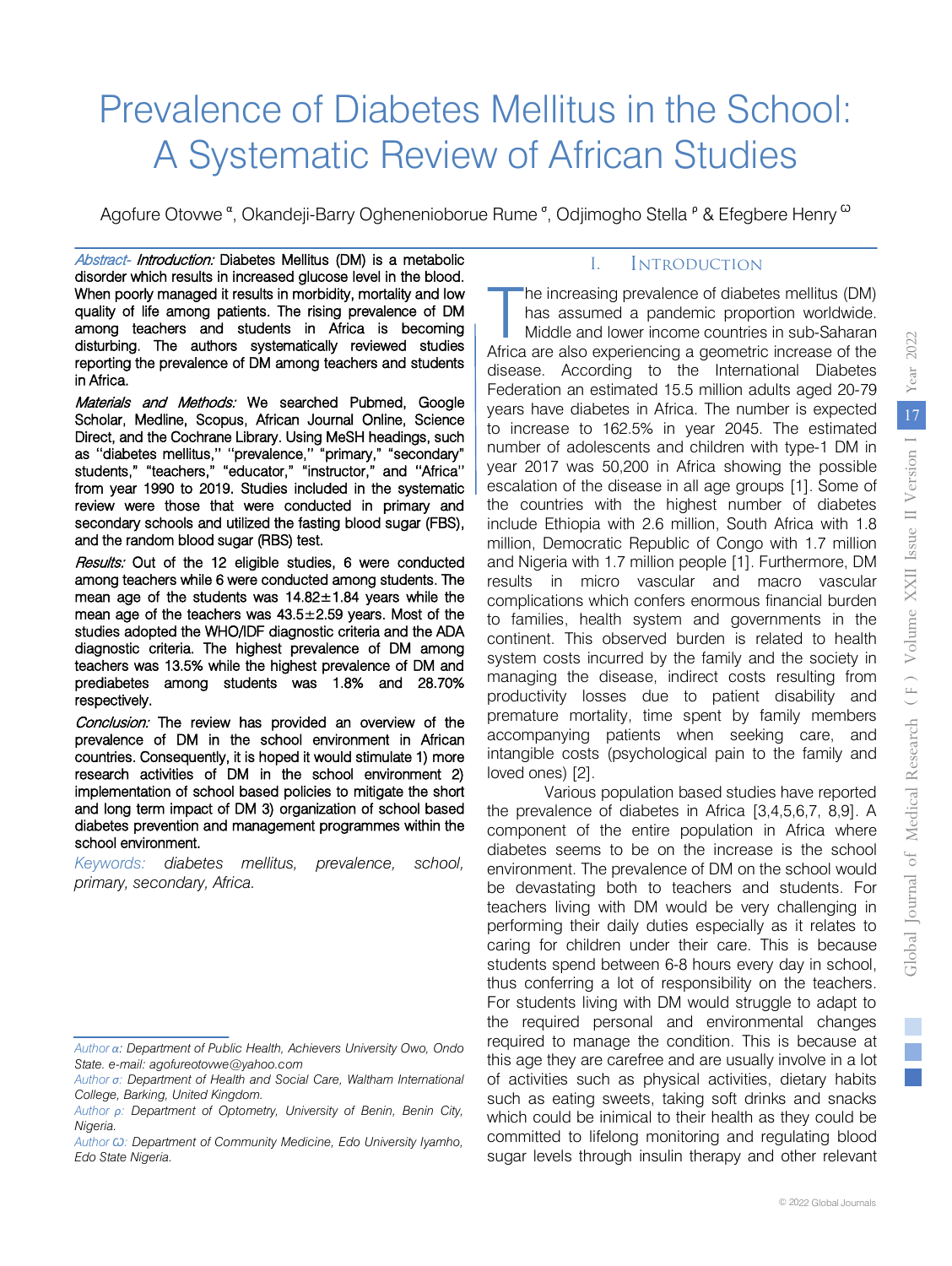medications [10]. School teachers belong to the group of literate working class and contribute to the level of awareness of the larger society on many issues. However, there is paucity of studies in Africa that have systematically reviewed and documented the prevalence of DM among teachers and students; hence, the focus of this review.

#### *a) Objectives*

- To highlight the prevalence of DM among teachers and students
- To underline the diagnostic criteria used in diagnosing

#### II. Materials and Methods

#### *a) Study design*

This is a systematic review of the prevalence of DM among teachers and students in both primary and secondary schools in Africa countries following the MOOSE guidelines for systematic reviews and observational studies [11]. The included studies were extracted by two of the authors AO and OOR using standardized data extraction forms. Characteristics of identified studies extracted were the study location, year of study, study design, sample size, diabetes mellitus diagnostic criteria, age, and prevalence of DM.

#### *b) Study area*

The study area comprised all regions of Africa including South, East, West, North and Central Africa.

#### *c) Data sources and searches*

A systematic collation of published data over the period of year 1990 to 2019 on prevalence of DM among teachers and students was retrieved between May and October 2019 to develop an all-inclusive distribution of DM in both primary and secondary schools in Africa. The authors searched electronic online bibliographic archives such as Pubmed, Google Scholar, Medline, Scopus, African Journal Online, Science Direct, and the Cochrane Library. Using MeSH headings, the terms ''diabetes mellitus,'' ''prevalence,'' "primary," secondary," "students" "teachers," "educator," "instructor," and ''Africa'' as well as variations thereof were searched for. We contacted the authors of articles in journals that were not available online. The last search was performed on 12 October, 2019. Studies included in the systematic review were those that were conducted in primary and secondary schools and utilized the fasting blood sugar (FBS), the random blood sugar (RBS) test. In all, a total of 12 studies involving 6360 teachers and students were evaluated. Thus, 6 studies comprising 2191 teachers and 6 studies comprising 4169 pupils and students were included in the systematic review.

#### *d) Inclusion Criteria*

Only school-based studies among teachers and students that were executed between 1990 and 2019 in Africa and in which FBS, RBS or self report through questionnaire was used to diagnose DM were included in the systematic review. Furthermore, included studies were prospective or cross sectional studies published in English language.

#### *e) Exclusion Criteria*

Excluded studies from the systematic review were those carried out before 1990, in the university and other tertiary schools, those published in other languages aside English, those carried out among other staffs of primary and secondary schools aside teachers and those without clear definition of how DM was diagnosed.

#### *f) Ethical Consideration*

This review was the preliminary phase of a larger study among teachers, students and community participants of which ethical approval was obtained from the Delta State Ethical Review Committee.

#### *g) Study selection and Data Extraction*

For teachers a total of 2408 potential articles were indicated in the initial literature search after removing duplicates, of which 22 full text articles were screened for eligibility and only 6 studies were included in the qualitative synthesis (Fig 1). For students 5538 potential articles were indicated in the initial literature search after removing duplicates, of which 31 full text articles were screened for eligibility and only 6 studies were included in the qualitative synthesis (Fig 2). Various data were extracted from eligible studies, such as the prevalence of DM, method of diagnosing DM, study design, sample size and African country in which the study was carried out. A summary of the data extracted is as shown in Table 1. We coded the data based on the name of the first author of the study and the year that the study was published.

#### *h) Quality of the Studies Included*

Two authors AO and OOR separately assessed the quality of the studies included using the NIH Quality Assessment Tool for Observational Cohort and Cross-Sectional Studies [12]. The studies were assessed with questions appropriate to the study design. We graded the quality of the study as good (G) if its rating was at least 70%, fair (F) if it's rating was at least 50%, and poor (P) if it's rating was less than 50% [3].

#### *i) Data analysis*

All the relevant information was entered into an Excel spreadsheet and data analysis was performed using SPSS (Version 20 for Windows, SPSS Inc., Chicago, IL).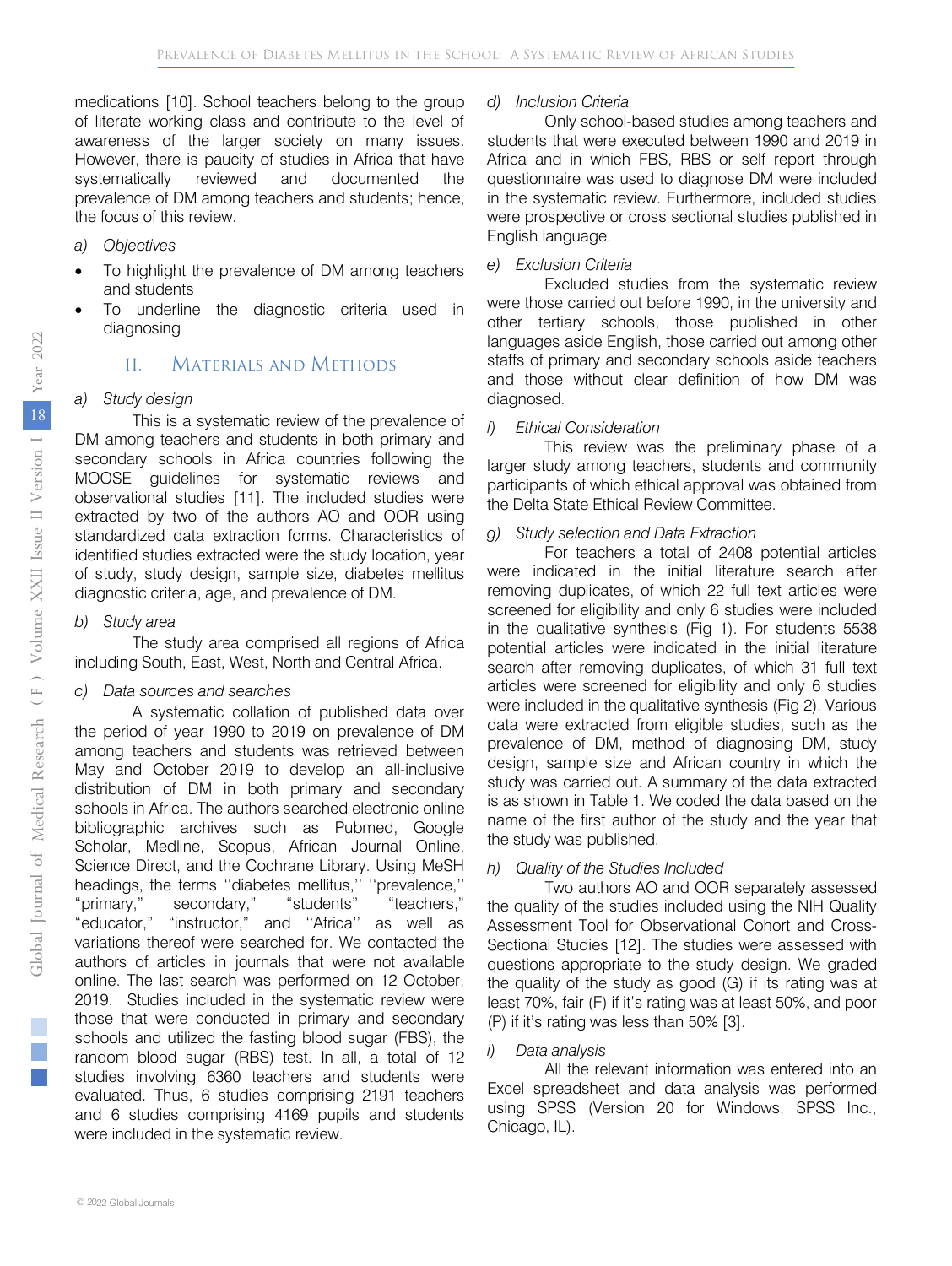

 $\mathbf{i}$ *Fig. 1:* Flow diagram of studies included in the systematic review among *teachers*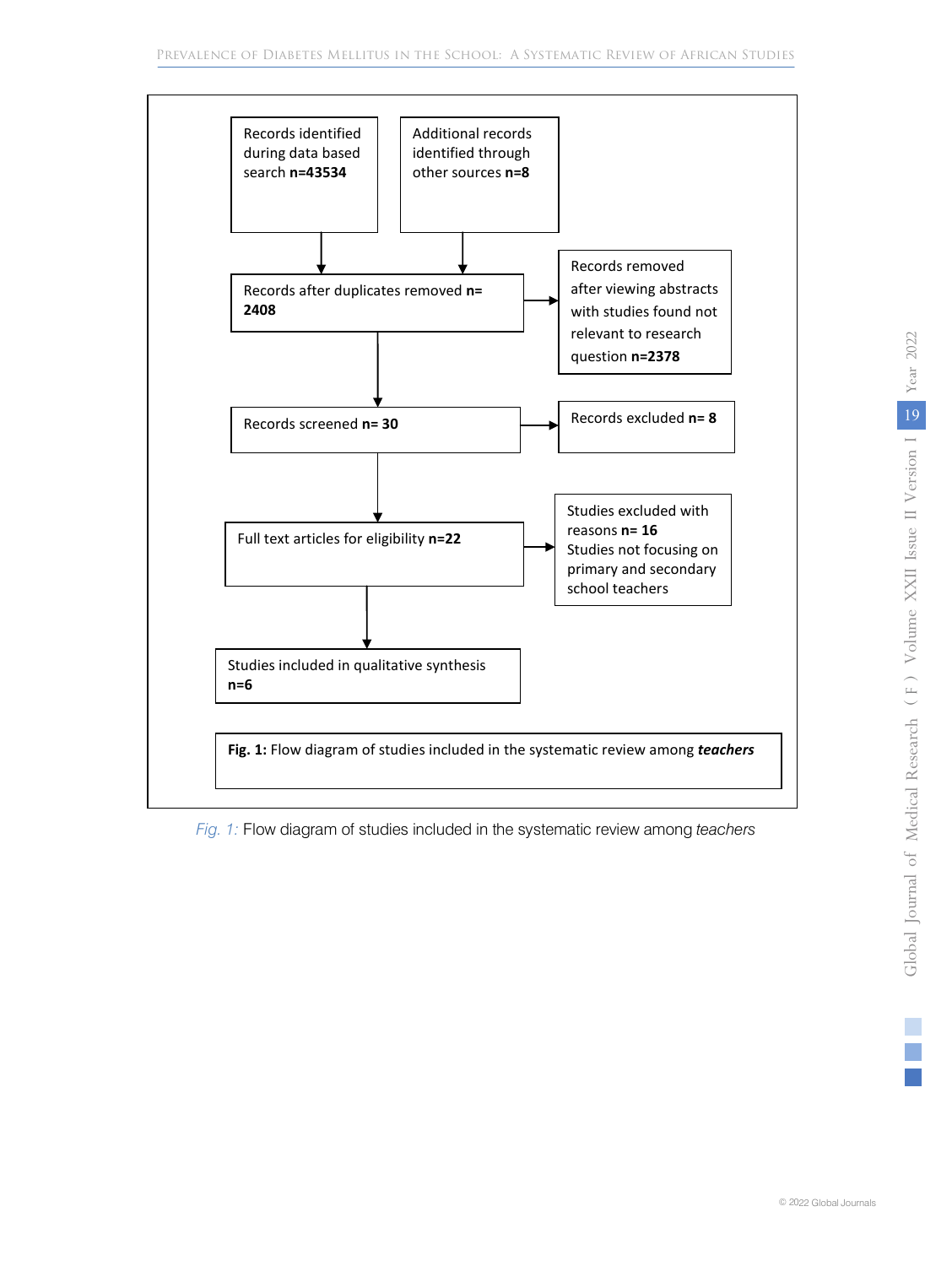

*Fig. 2:* Flow diagram of studies included in the systematic review among *students*

 $\mathcal{L}_{\mathcal{A}}$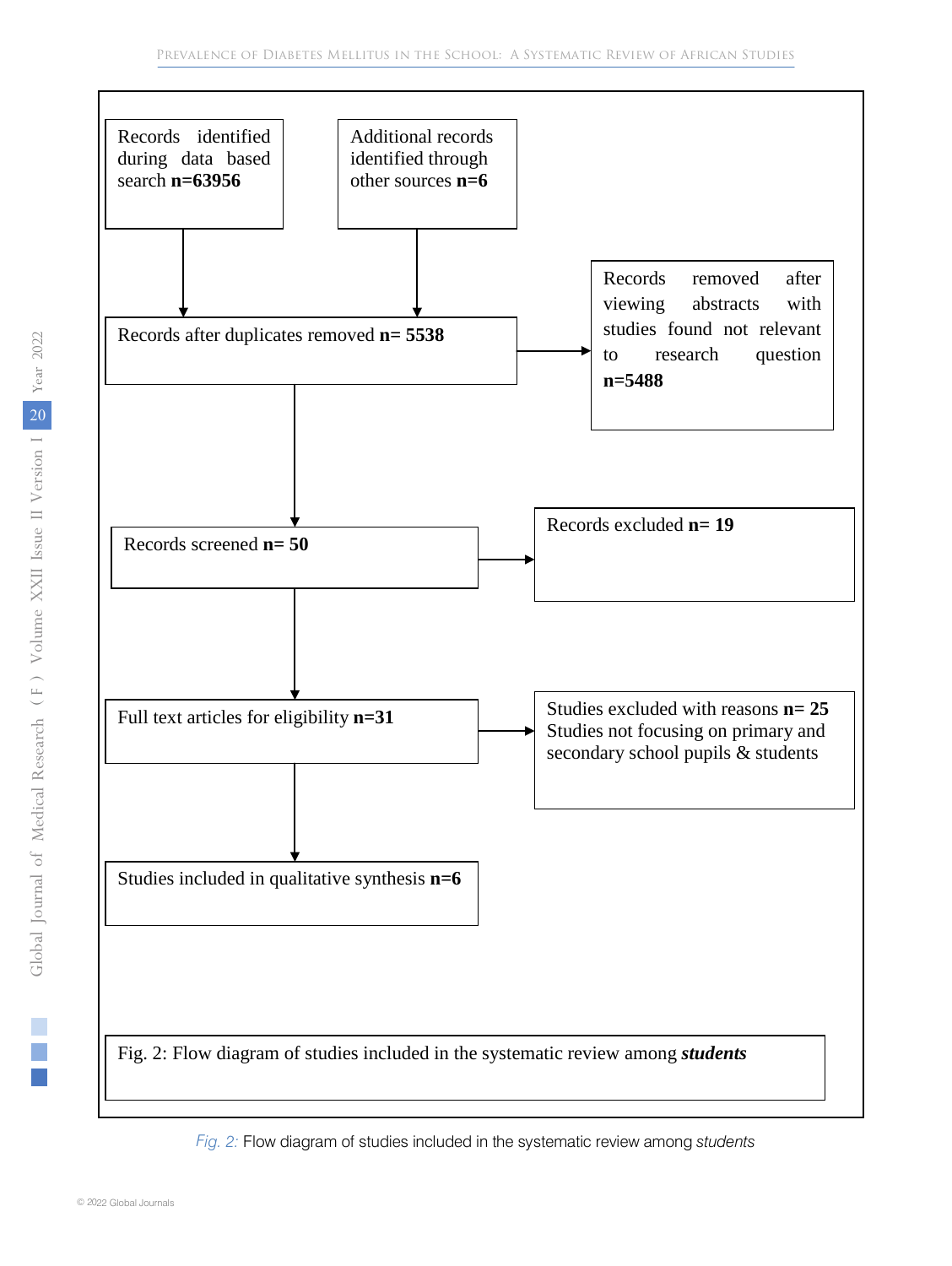## III. Results

#### *a) Study characteristics*

All of the 6 eligible studies among teachers were carried out from year 2015-2017 and were school based cross sectional studies. The highest population of 517 teachers was associated with the study in South Africa [13], while the least population was a study in Nigeria among 83 teachers [14]. The ages of the teachers in the studies [13,14,15,16,17,18] ranged from 40-46 years with a mean age of  $43.5 \pm 2.59$  years. Only two studies reported mean glucose; one reported a mean glucose of  $5.1 \pm 0.9$  mmol/l [14] and the other reported a mean glucose of  $4.65 \pm 2.3$  mmol/l [13]. In addition, 50% of the studies were conducted in Secondary Schools and 33.3% in Primary schools. The highest prevalence of DM as reported by the study in South Africa [16] was 13.50%, while the least reported prevalence was 1.2% [14]. The diagnostic criteria adopted by the studies among teachers [13,14,15,16,18] were World Health Organisation and

International Diabetes Federation harmonized definition of Diabetes mellitus and only one of the study adopted the International Diabetes Federation diagnostic criteria [17]. In addition, 50% of the study adopted the FBS for their diagnosis [16,17,18] while the other 50% adopted the RBS [13,14,15] (Table 1).

All of the 6 eligible studies among students were carried out from year 2006-2019 and were school based cohort [19] and cross sectional studies [20,21,22,23,24]. The highest population of 880 students was associated with the study in Nigeria [21]. The ages of the students in the studies ranged from 10- 19 years with a mean age of 14.82±1.84 years. Four studies reported mean glucose with the highest mean glucose of 4.8±0.5 mmol/l [19,20,21,22]. All studies were conducted in Secondary Schools. The highest prevalence of prediabetes as reported by the study in Nigeria [23] was 28.70%, while the least reported prevalence was 6.4% [24]. In addition, the highest prevalence of DM was 1.8% [19] (Table 2).

| Table 1: Demographic and Clinical Characteristics of Studies included in the systematic review among teachers |  |
|---------------------------------------------------------------------------------------------------------------|--|
|---------------------------------------------------------------------------------------------------------------|--|

| Country         | Year | Study<br>Design     | Sample<br>Size | Mean<br>Age            | Mean<br>Glucose          | Types of<br>schools                     | Prevalence<br>of DM<br>(%) | Diagnostic Criteria                 |                            | Reference                   | Quality |
|-----------------|------|---------------------|----------------|------------------------|--------------------------|-----------------------------------------|----------------------------|-------------------------------------|----------------------------|-----------------------------|---------|
|                 |      |                     |                |                        |                          |                                         |                            | <b>WHO/IDF</b>                      | <b>IDF</b>                 |                             |         |
| South           | 2016 | Cross               | 489            | 46.3                   | $\overline{\phantom{a}}$ | Secondary                               | 10.1%                      | RBS≥11.1                            |                            | Laurence et                 | Good    |
| Africa          |      | sectional           |                | vears                  |                          |                                         |                            | mmol/l                              |                            | al. [15]                    |         |
| Nigeria         | 2017 | Cross-<br>sectional | 118            | 43 years               | $\overline{\phantom{a}}$ | Secondary                               | 2.8%                       |                                     | $FBS \ge 7.0m$<br>mol/l or | Ilesanmi et al.<br>$[17]$   | Fair    |
|                 |      |                     |                |                        |                          |                                         |                            |                                     | 126mg/dl                   |                             |         |
| Fanzania 2016   |      | Cross<br>sectional  | 229            | 40 years               | $\overline{\phantom{a}}$ | Primary                                 | 8.3%                       | FBS≥7.0m<br>mol/l or<br>$126$ mg/dl |                            | Chiwanga et<br>al. [18]     | Good    |
| Nigeria         | 2016 | Cross<br>sectional  | 83             | 46 years $5.1 \pm 0.9$ | mmol/l                   | Secondary                               | 1.2%                       | RBS≥11.1<br>mmol/l                  |                            | Akintunde &<br>Oloyede [14] | Fair    |
| South<br>Africa | 2015 | Cross<br>sectional  | 455            |                        |                          | Primary,<br>Secondary, In<br>termediate | 13.5%                      | $FBS \ge 7.0m$<br>mol/l             |                            | Dalal et al.<br>[16]        | Fair    |
| South<br>Africa | 2015 | Cross<br>sectional  | 517            | $45 + 7.9$<br>vears    | $4.65 \pm 2.3$<br>mmol/l | Primary                                 | 2.0%                       | $RBS \geq 200m$<br>g/dl             |                            | Senekal et al.<br>131       | Good    |

*Table 2:* Demographic and Clinical Characteristics of Studies included in the systematic review among Students

| Country           | Year | Study<br>Design | Sample<br><b>Size</b> | Mean<br>Age   | Mean<br>Glucose             | Types of<br>schools | Prevalence of<br>Prediabetes (%) | Prevalence<br>of DM $(%)$ | Reference            | Quality |
|-------------------|------|-----------------|-----------------------|---------------|-----------------------------|---------------------|----------------------------------|---------------------------|----------------------|---------|
| Cameroon          | 2019 | Cohort          | 815                   |               | 18 years 0.89 ± 0.34        | Secondary           |                                  | 1.8%                      | Kandema et al. [19]  | Good    |
|                   |      |                 |                       |               | $\mathfrak{g}/\mathfrak{l}$ |                     |                                  |                           |                      |         |
| South Africa 2006 |      | Cross-          | 338                   | $12.7 \pm 1$  | $4.26 \pm 0.63$             | Secondary           |                                  | 0.0%                      | Somers et al. [20]   | Fair    |
|                   |      | sectional       |                       | 9 years       | mmol/l                      |                     |                                  |                           |                      |         |
| Nigeria           | 2019 | Cross           | 880                   | $15.01 \pm 2$ |                             | Secondary           | 17.3%                            |                           | Jaja & Yarhere, [21] | Good    |
|                   |      | sectional       |                       | .1 years      |                             |                     |                                  |                           |                      |         |
| Nigeria           | 2012 | Cross           | 820                   | $13.6 \pm 2.$ |                             | Secondary           |                                  | 0.3%                      | Okpere et al. [22]   | Fair    |
|                   |      | sectional       |                       | 2 years       |                             |                     |                                  |                           |                      |         |
| Uganda            | 2018 | Cross           | 688                   | $15.4 \pm 1$  | $4.8 \pm 0.5$               | Secondary           | 6.4%                             | $\blacksquare$            | Nakiriba et al. [23] | Fair    |
|                   |      | sectional       |                       | 7 years       | mmol/l                      |                     |                                  |                           |                      |         |
| Nigeria           | 2015 | Cross           | 628                   | $14.2 \pm 1$  | $95.3 \pm 10.9$             | Secondary           | 28.70%                           | 0.6%                      | Oluwayemi et al.     | Good    |
|                   |      | sectional       |                       | 7 years       | mg/dl                       |                     |                                  |                           | [24]                 |         |

*Okpere et al., was diagnosed through self report*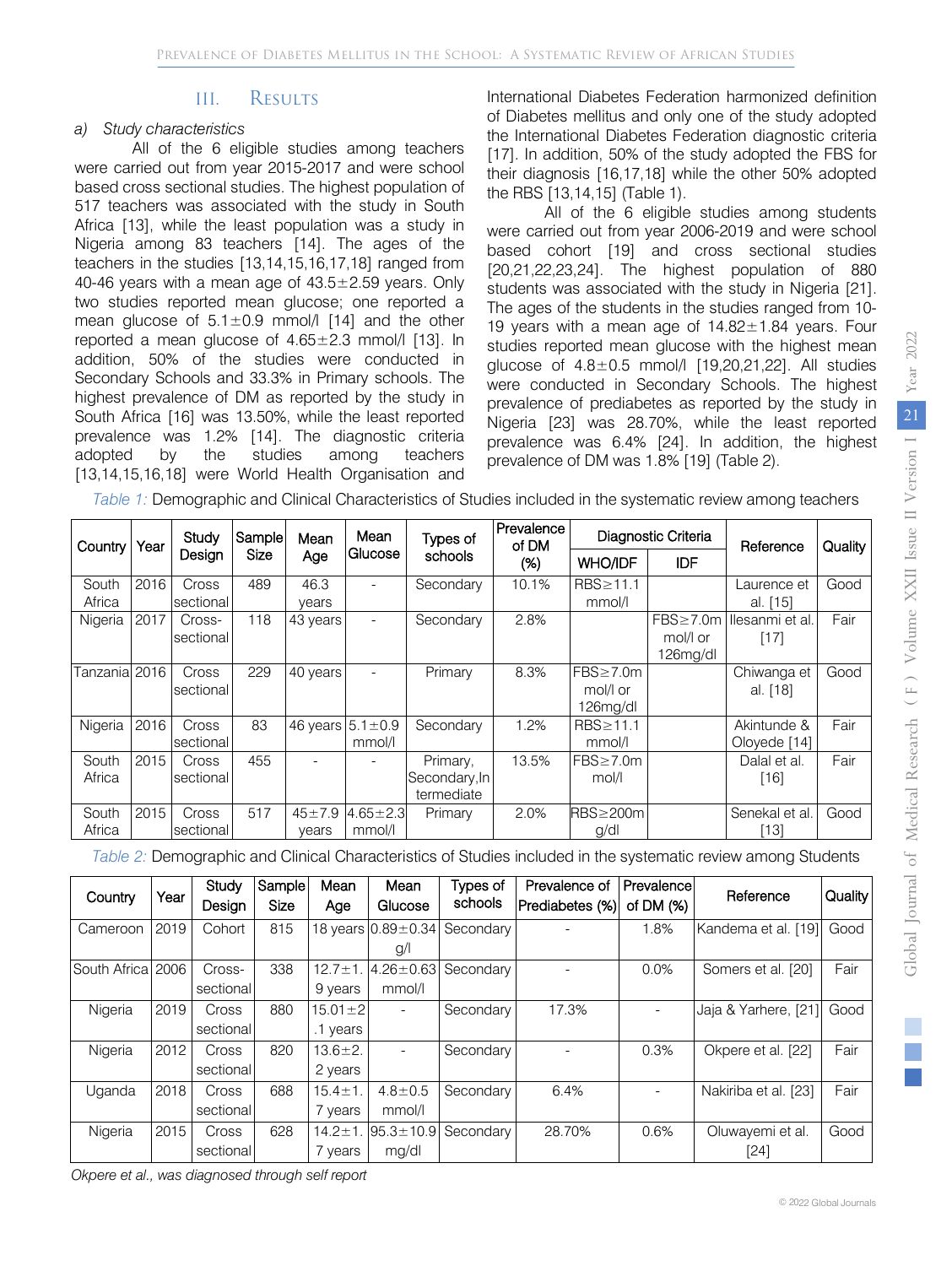Two of the selected studies [19,23] adopted the American Diabetes Association definition of DM. Another study adopted WHO [24] and the Expert Committee on the Diagnosis and Classification of DM

[20]. Another study adopted the International Society for Paediatrics and Adolescent Diabetes guidelines for classification of diabetes mellitus [21] (Table 3).

*Table 3:* Diagnostic criteria adopted by the selected studies among students

|                       | <b>ADA</b>           | <b>ECDCDM</b> | <b>ISPAD</b>                 | <b>WHO</b>                      |
|-----------------------|----------------------|---------------|------------------------------|---------------------------------|
| Oluwayemi et al. [23] | $FBG \geq 126$ mg/dl |               |                              |                                 |
| Kandema et al. [19]   | $FBS \geq 126$ mg/dl |               |                              |                                 |
| Somers et al. [20]    |                      | FBS≥7.0mmol/l |                              |                                 |
| Jaja & Yarhere [21]   |                      |               | FBS≥7.0mmol/l or<br>126mg/dl |                                 |
| Nakiriba et al. [24]  |                      |               |                              | FBS≥7.0mmol/l or<br>$126$ mg/dl |

*Okpere et al., 2012 was not reflected because blood glucose test was not carried out due to lack of permission from school authorities*

*FBS-Fasting blood Sugar, RBS-Random Blood Sugar, WHO-World Health Organisation, IDF-International Diabetes Federation, ADA-American Diabetes Association, ECDCDM-Expert Committee on the Diagnosis & Classification of diabetes mellitus, ISPAD-International Society for Paediatrics and Adolescent Diabetes guidelines for classification of diabetes mellitus*

The prevalence of DM among the teachers was as high as 13.5% [16] with the least as 1.2% [14] (Fig. 3). For the students, prevalence of DM was 1.8% [19] and least was 0.0% [20]. However, three studies

reported the prevalence of prediabetes to be 28.70% [23], 17.30% [21] and 6.40% [24] (Fig 3).



*Figure 3:* Prevalence of diabetes mellitus among the teachers

© 2022 Global Journals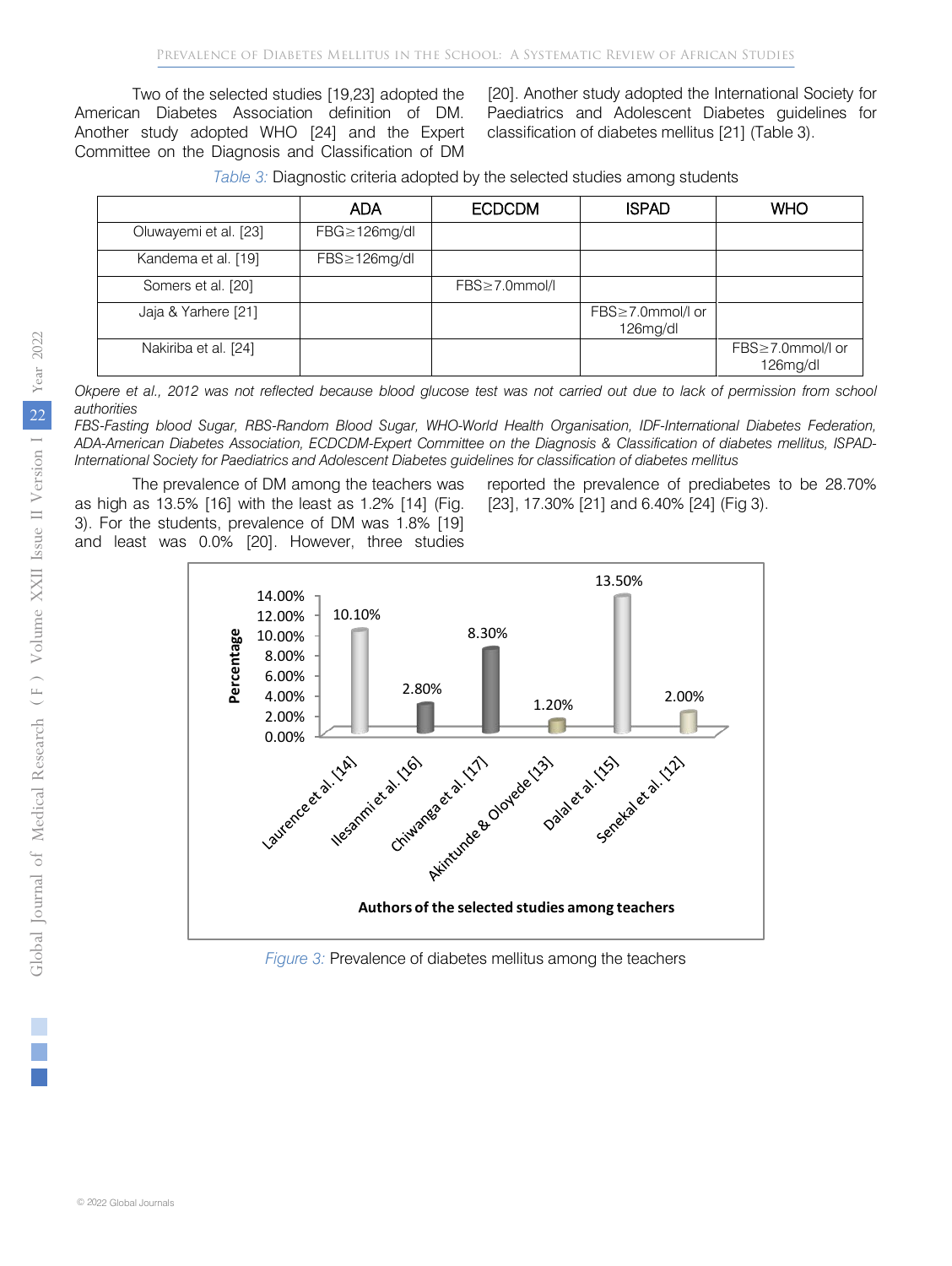



## IV. Discussion

 prevalence of DM among teachers and students in within school hours to manage DM. This could result in This systematic review highlighted the schools to stimulate necessary actions in preventing the disease and reducing diabetes related complications in the school. This review became necessary as most previous review on DM focused on patients diagnosed in clinical settings and the general population [3,25,26,27,28]. The prevalence of DM among the teachers was 13.50% [16], 10.10% [15], and 8.3% [18]. This observed prevalence of DM among the teachers is in line with the trend of DM among adults in Africa. Type-2 DM is the most prevalent form of diabetes in Africa and these findings corroborates other community and population based findings on prevalence of DM in Africa [3,4,5,6,7,8,9]. The clinical significance of the findings is that just as the healthcare system and the general population is currently contending with the increasing rate of DM and its complications; teachers could also be contending with the morbidity associated with DM including its effect on individual, family and work. This may possibly be devastating to the school as teachers would not have to only focus on the pupils and students under their care; but would have to spend time even emotional and mental stress, loss of manpower and low productivity. The prevalence of DM among teachers is peculiar because teachers are change agent in impacting knowledge not only within the school environment but also in the community especially in developing countries of Africa.

The prevalence of prediabetes recorded among students in the selected studies suggests a likely escalation of type-1 DM among students in Africa in the not too distant future. This is because for countries like Nigeria with a high population of adolescents and youths making up about 62.15% of the general population [29]; thus an escalation of DM would be devastating to families, healthcare system and the nation. The highest recorded prevalence of type-1 DM of 1.8% or 18 per 1000 in the review was higher than that obtained in studies of over twenty years ago in Nigeria 0.33 per 1000 and 0.95 per 1000 among Sudanese children [30,31]. This increasing prevalence suggests the possible escalation of DM among this population in Africa which has been forecasted [1]. The clinical significance and implication is that African schools like their American and European counterpart would be dealing with children with type-1 DM in the school. This is coupled with the current prevalence of type-2 DM among teachers. Thus, the issue of DM in the school environment should be given the desired attention through creating awareness programmes among staffs and students including training and retraining of teachers on how to handle a DM situation in the school.

In diagnosing diabetes, various diagnostic guidelines have been developed and updated over the years [32,33,34,35]. However, despite the evolvement, improvement and recommendation by various organizations concerned with DM diagnosis various studies still adopt the diagnostic criteria that are convenient for their study. In the review among teachers studies that adopted the WHO/IDF definition of DM reported prevalence of DM to be 10.1% [16], 1.2% [15], 8.3% [19], 13.5% [16], and 2.0% [13] while the sole study that adopted the IDF criteria reported a prevalence of 2.80% [17] Table 1.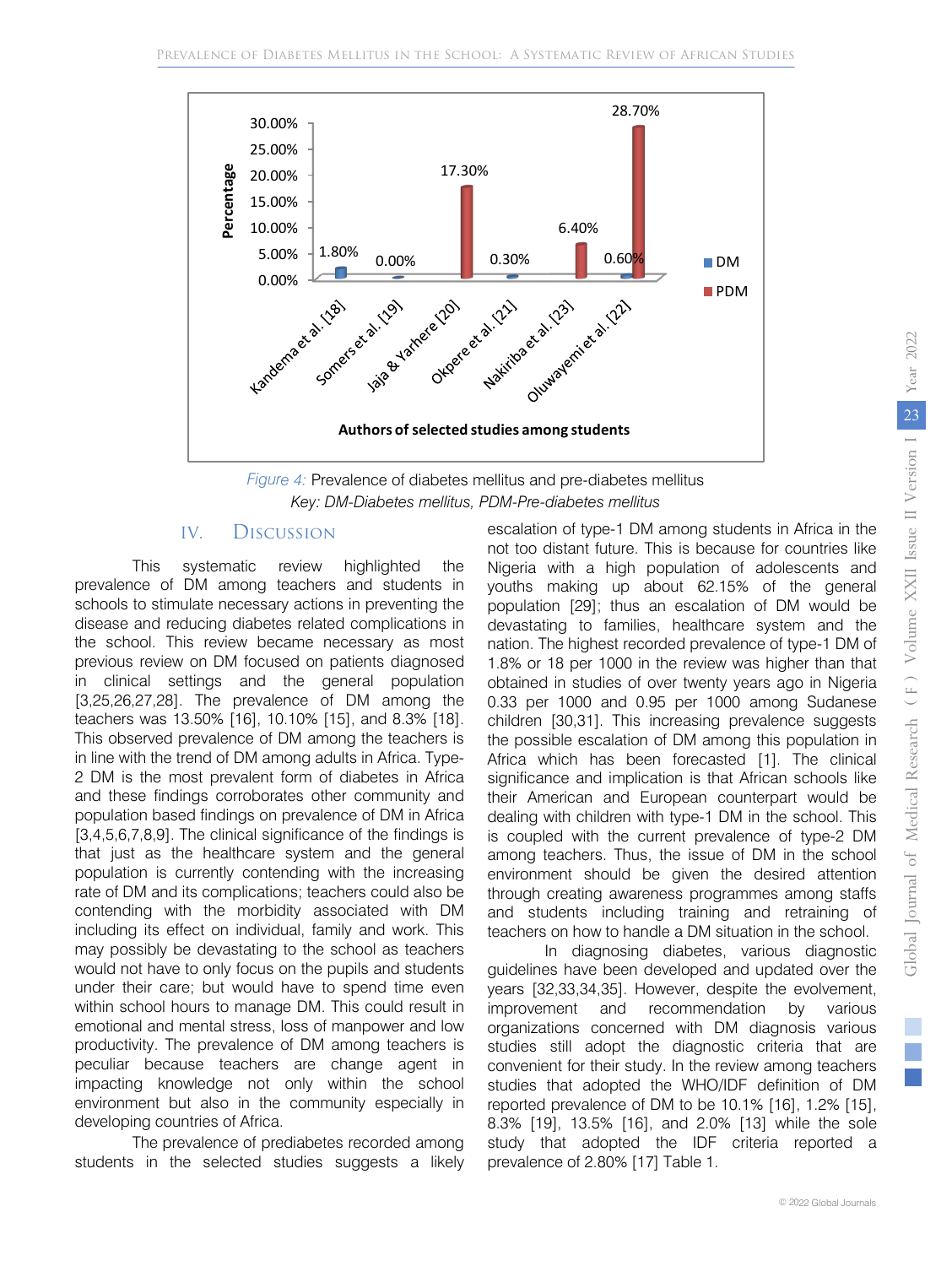The studies carried out among students showed more variation in their diagnostic criteria. Two studies used ADA definition and they reported prevalence of prediabetes of 28.70% and DM 0.6% [23] and 1.8% [19]. Furthermore, one study used the Expert Committee on the Diagnosis and Classification of DM and it reported a prevalence of 0% [20]. Similarly, one of the studies utilized the International Society for Paediatrics and Adolescents Diabetes guidelines reported the prevalence of prediabetes to be 17.3% [21] and the study that adopted the WHO guidelines reported a prevalence of prediabetes to be 6.4% [24] Table 2.

The prevalence of prediabetes and DM among students and teachers has brought to the forefront the issue of DM in the school and the need for implementing prevention and management programmes in both primary and secondary schools so as to stem the tide of DM among this cohorts.

#### *Limitation of the study*

The review was a retrospective study of previous published studies. Therefore, the authors relied solely on the report of the selected studies in writing the review.

## V. Conclusion

The systematic review highlighted the prevalence of DM in teachers and students both in primary and secondary schools in Africa. Therefore, it is pertinent for stakeholders in the education ministry in collaboration with the health ministry to implement prevention programmes such as screening and creation of awareness of DM in the school environment. This would help in achieving health promoting schools which is a prerequisite for achieving the Sustainable Goal 3.

#### *Contributions*

*OA:* Contributed to the concept, design, data searches and extraction, analysis, manuscript preparation and writing

*OOR:* Contributed to the design, data searches and extraction, analysis, manuscript preparation and review

OS: Contributed to the design, analysis, manuscript preparation and review

*EH:* Contributed to the design, analysis, manuscript preparation and review

## References Références Referencias

- 1. International Diabetes Federation 2017. Diabetes Atlas 8th Edition. http://www.diabetesatlas.org.
- 2. Kirigia JM, Sambo HB, Sambo LG, Barry SP. Economic burden of diabetes mellitus in the WHO African region. BMC International Health and Human Rights 2009; 9(6).
- 3. Uloko AE, Musa BM, Ramalan MA, Gezawa ID, Puepet FH, Uloko AT., et al. Prevalence and Risk Factors for Diabetes Mellitus in Nigeria: A Systematic Review and Meta-Analysis. Diabetes Therapy 2018; 9(3): 1307-1316.doi: 10.1007/ s13300-018-0441-1.
- 4. Olatunbosun ST, Ojo PO, Fineberg NS, Bella AF. Prevalence of diabetes mellitus and impaired glucose tolerance in a group of urban adults in Nigeria. J Natl Med Assoc 1998; 90:293-301.
- 5. Bradshaw D, Norman R, Pieterse D, et al. Estimating the burden of disease attributable to diabetes in South Africa in 2000. South Afr Med J 2007; 97:700–6.
- 6. Bertram MY, Jaswal AV, Van Wyk VP, et al. The nonfatal disease burden caused by type 2 diabetes in South Africa, 2009*.* Glob Health Action 2013*;* 6*:*19244*.*doi:10.3402/gha.v6i0.19244
- 7. Oti SO, van de Vijver S, Agyemang C, Kyobutungi C. The magnitude of diabetes and its association with obesity in the slums of Nairobi, Kenya: results from a cross-sectional survey. Tropical Med Int Health 2013; 18(12): 1520–30.
- 8. Ayah R, Joshi MD, Wanjiru R, Njau EK, Otieno CF, Njeru EK, et al. A population-based survey of prevalence of diabetes and correlates in an urban slum community in Nairobi, Kenya. BMC Public Health 2013; 13(1):371.
- 9. Christensen DL, Friis H, Mwaniki DL, Kilonzo B, Tetens I, Boit MK, et al. Prevalence of glucose intolerance and associated risk factors in rural and urban populations of different ethnic groups in Kenya. Diabetes Res Clin Pract. 2009; 84(3):303– 10.
- 10. Aljehany B. The impacts of a health education fulfillment of the requirements for the degree of Manchester 2016. programme on primary school teachers' knowledge and attitudes towards type 1 diabetes mellitus in children in Saudi Arabia. A thesis submitted in doctor of philosophy at the University of Salford
- GD, Rennie D, et al. Meta-analysis of observational Epidemiology (MOOSE) group. *JAMA* 2000; 11. Stroup DF, Berlin JA, Morton SC, Olkin I, Williamson studies in epidemiology: a proposal for reporting. Meta-analysis Of Observational Studies in 283:2008–20012.
- 12. National Heart Lung and Blood Institute. Quality [Assess](https://bmcinthealthhumrights.biomedcentral.com/articles/10.1186/1472-698X-9-6#auth-1)ment [Tool fo](https://bmcinthealthhumrights.biomedcentral.com/articles/10.1186/1472-698X-9-6#auth-2)r O[bservation](https://bmcinthealthhumrights.biomedcentral.com/articles/10.1186/1472-698X-9-6#auth-3)al [Cohort](https://bmcinthealthhumrights.biomedcentral.com/articles/10.1186/1472-698X-9-6#auth-4) and Cross-Sectional Studies. Available from: https://www.nhlbi[.nih.gov/health-pro/guidelines/in](https://bmcinthealthhumrights.biomedcentral.com/)[develop/cardio](https://bmcinthealthhumrights.biomedcentral.com/)vascular-risk-reduction/tools/coh ort. Accessed 28 May 2017.
- 13. Senekal M, Seme Z, de Villiers A, Steyn NP. Health status of primary school educators in low socioeconomic areas in South Africa. BMC Public Health 2015; 15(186).

 $\mathcal{L}_{\mathcal{A}}$